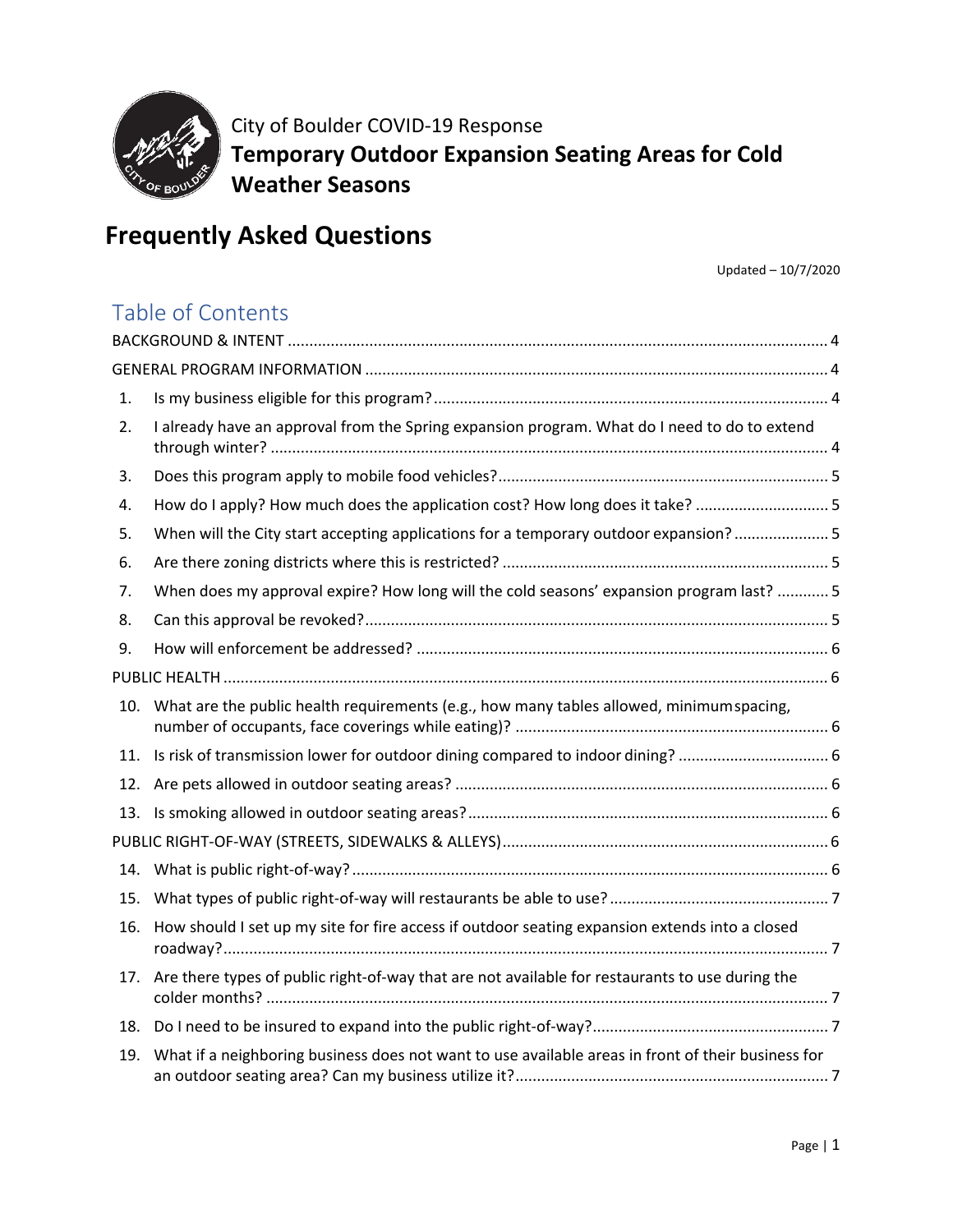| 20. | Do I need a right-of-way permit or revocable lease to use the public right-of-way for outdoor             |  |
|-----|-----------------------------------------------------------------------------------------------------------|--|
| 21. | What if a city project or private development project has already pulled a right of way permit for a      |  |
|     |                                                                                                           |  |
|     | 22. Can I use a private parking lot or a portion of a private parking lot, on the same property, for this |  |
| 23. | I don't have a parking lot to use. Can I use an adjacent parking lot on a separate property?  8           |  |
| 24. | Are there other areas on private property that can be used for temporary outdoor seating?  8              |  |
| 25. | Do I need to provide additional parking for the new expanded outdoor area of my business? 8               |  |
| 26. | Can I use parking spaces on private property exclusively for temporary pick-up and delivery               |  |
|     |                                                                                                           |  |
| 27. | What are the allowed hours of operation for the temporary outdoor expansion?  8                           |  |
| 28. | Are temporary outdoor expansion set ups allowed to remain in place overnight? 9                           |  |
| 29. |                                                                                                           |  |
| 30. |                                                                                                           |  |
| 31. |                                                                                                           |  |
| 32. |                                                                                                           |  |
| 33. |                                                                                                           |  |
| 34. |                                                                                                           |  |
| 35. | Can these patios be used for standing areas, outdoor yard games, movies, live entertainment,              |  |
| 36. | What clearances need to be maintained around outdoor patio seating areas? 12                              |  |
| 37. | I have an approved use review for my restaurant. Do I need to apply to modify this approval?  12          |  |
| 38. |                                                                                                           |  |
|     | 39. I have an existing outdoor seating area adjacent to a building. Can I enclose this area? Can I put    |  |
| 40. | What electrical elements can I have? Can I use the city's outlets in the public right of way?  13         |  |
| 41. |                                                                                                           |  |
| 42. |                                                                                                           |  |
|     |                                                                                                           |  |
| 43. | Are tents, canopies, yurts, domes, or other similar structures allowed in temporary outdoor               |  |
| 44. | How large can the temporary enclosure be? What is the maximum occupancy of a tent? 14                     |  |
| 45. |                                                                                                           |  |
| 46. |                                                                                                           |  |
|     |                                                                                                           |  |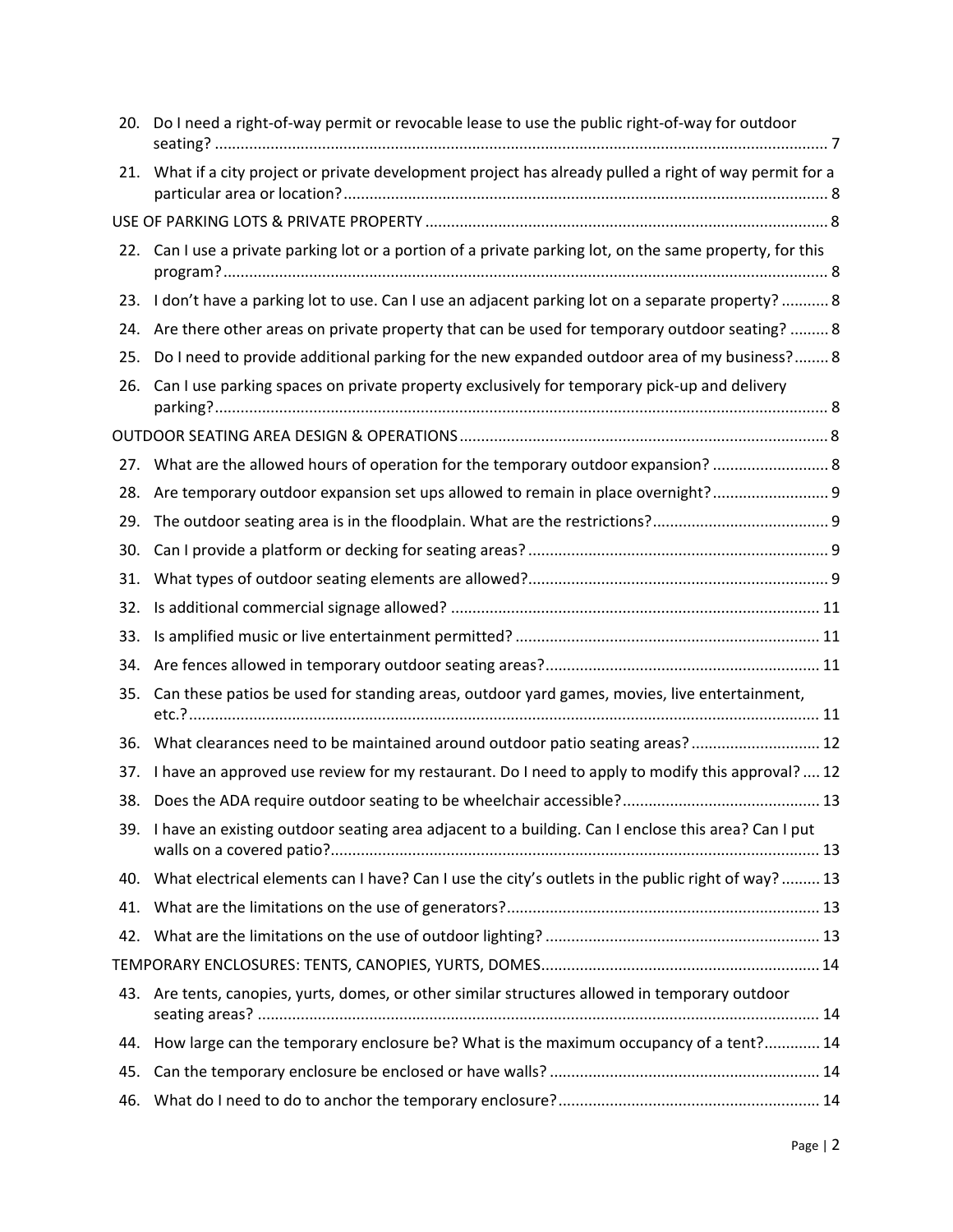| 47. |                                                                                                                                                                         |  |
|-----|-------------------------------------------------------------------------------------------------------------------------------------------------------------------------|--|
| 48. |                                                                                                                                                                         |  |
| 49. |                                                                                                                                                                         |  |
| 50. |                                                                                                                                                                         |  |
| 51. | Can I apply for more than one temporary enclosure with one application? 15                                                                                              |  |
| 52. |                                                                                                                                                                         |  |
| 53. | What wind loading should my temporary enclosure be able to withstand? 15                                                                                                |  |
|     |                                                                                                                                                                         |  |
| 54. | The temporary expansion program for cold weather seasons is being permitted through<br>Temporary Event Permits. When is an additional full Building Permit required? 16 |  |
| 55. | What is the review process for building permits associated with this program? 16                                                                                        |  |
| 56. | What if I need to make changes to my mechanical or electrical systems?  16                                                                                              |  |
|     |                                                                                                                                                                         |  |
| 57. |                                                                                                                                                                         |  |
| 58. |                                                                                                                                                                         |  |
| 59. | What is necessary to maintain a liquor license in the temporary outdoor seating area? 16                                                                                |  |
| 60. |                                                                                                                                                                         |  |
|     |                                                                                                                                                                         |  |
| 61. |                                                                                                                                                                         |  |
| 62. |                                                                                                                                                                         |  |
| 63. |                                                                                                                                                                         |  |
|     |                                                                                                                                                                         |  |
| 64. |                                                                                                                                                                         |  |
|     |                                                                                                                                                                         |  |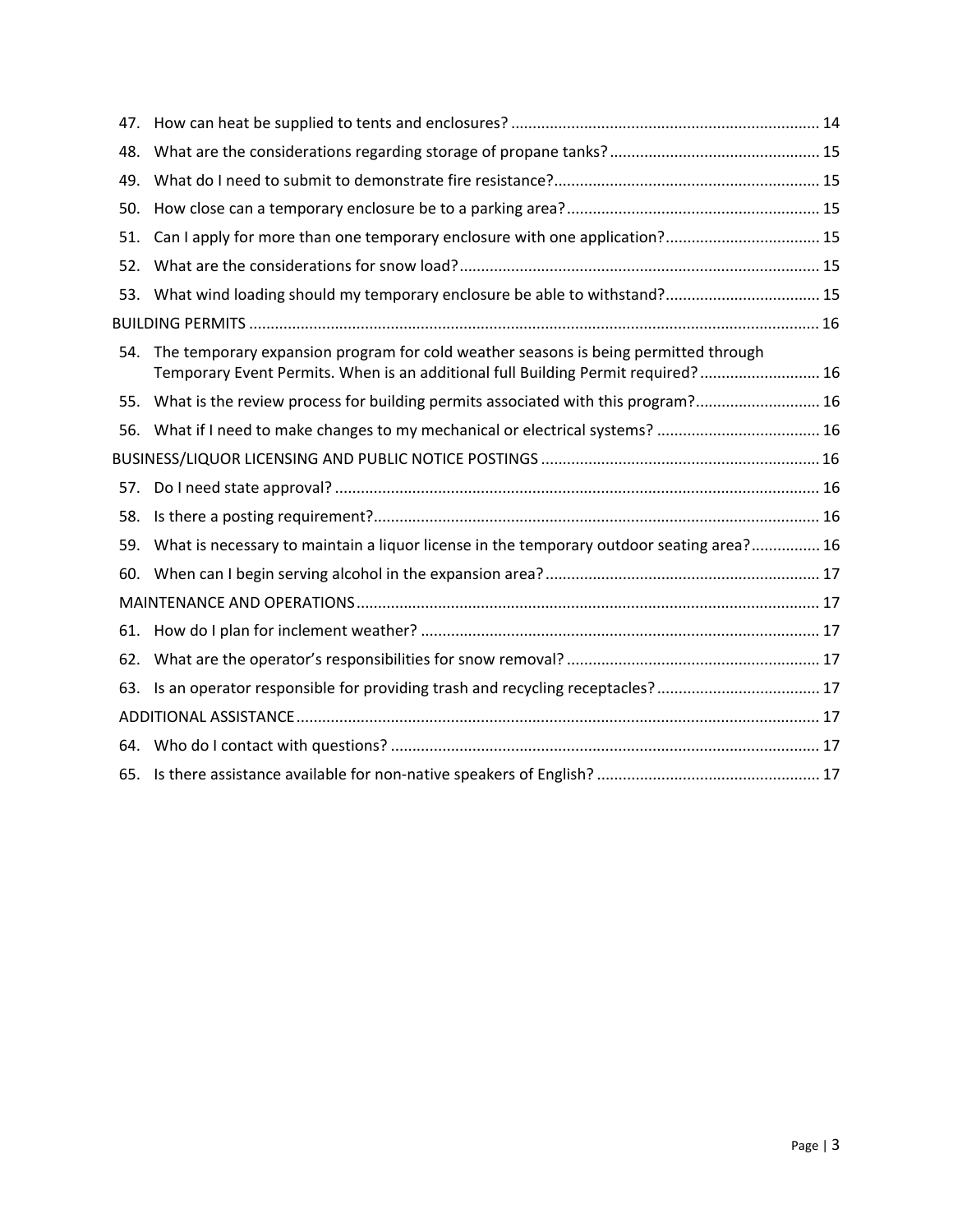## <span id="page-3-0"></span>**BACKGROUND & INTENT**

- Boulder has faced unprecedented difficulties during the COVID-19 pandemic. In May of 2020 the City of Boulder established a streamlined permitting process for eligible businesses to expand their owned or leased space outdoors on public and private property. With cold weather approaching the city will be revising the program with specific adjustments to allow businesses to continue to provide outdoor seating while ensuring that safety, mobility, equity, and federal Americans with Disabilities Act (ADA) access remain top priorities.
- The intent of the program is to encourage social distancing and safety for restaurant patrons and employees by expanding simple, low cost outdoor dining opportunities that meet the needs of businesses during colder weather, including possible structures like tents, platforms, heating devices, lighting, etc.
- The City of Boulder has implemented this temporary program with guidance from Boulder County [Public Health](https://www.bouldercounty.org/departments/public-health/) and the [State of Colorado's Guidance for Restaurants and Food Service](https://drive.google.com/file/d/1_yyWSUnb40TKDBk9EcvYcSkOzhCDV8NA/view) issued on May 24, 2020.
- The following guidance is intended to assist operators requesting a temporary outdoor expansion during the colder months. Allowable expansions are intended to be temporary in nature. The guidance may be amended from time to time at the city's discretion.

## <span id="page-3-1"></span>**GENERAL PROGRAM INFORMATION**

#### <span id="page-3-2"></span>**1. Is my business eligible for this program?**

All licensed restaurants in the City of Boulder are eligible to participate in this program. In addition, brewpubs, taverns, brewery taprooms, and distillery and winery tasting rooms are eligible if they have adapted to operate like a restaurant and offer food for on-premise consumption, per the state guidelines. Per [State of Colorado's Guidance for Safer at Home: Restaurants & Food Services](https://covid19.colorado.gov/safer-at-home/restaurants-food-services) issued on September 22, 2020, the intent is to allow establishments to operate for the primary purpose of dine-in service, or what is colloquially referred to as "restaurants." Any establishment that can adhere to the guidelines below and ensure access to food for on-premise consumption can open.

Per the city's code, "Restaurant" is defined as an establishment with a food preparation area, dining room equipment, and persons to prepare and serve, in consideration of payment, food or drinks to guests.

An applicant would need to demonstrate compliance with the definition. Per the state's guidance, the provision of food/meals must be from a licensed retail food establishment.

- <span id="page-3-3"></span>**2. I already have an approval from the Spring expansion program. What do I need to do to extend through winter?**
	- If you have an approved temporary expansion from the spring on private property, the Event Street, or Pearl Street Mall from the spring and would like to continue to use the expanded space as-is, then you are not required to apply for a new permit.
	- If you have an approved temporary expansion from the spring and would like to continue the use of the same area but now would like to include heating, tents, or enclosures and/or changes to the seating area, you must submit a new application.
	- If you have an approved temporary expansion from the spring that extends into the street (on street parking, loading, etc.) or an alley, all equipment in these areas will need to be removed by October 31, 2020. Please contact [BoulderBusinessRecovery@bouldercolorado.gov](mailto:BoulderBusinessRecovery@bouldercolorado.gov) to discuss with staff options to maintain your expansion area.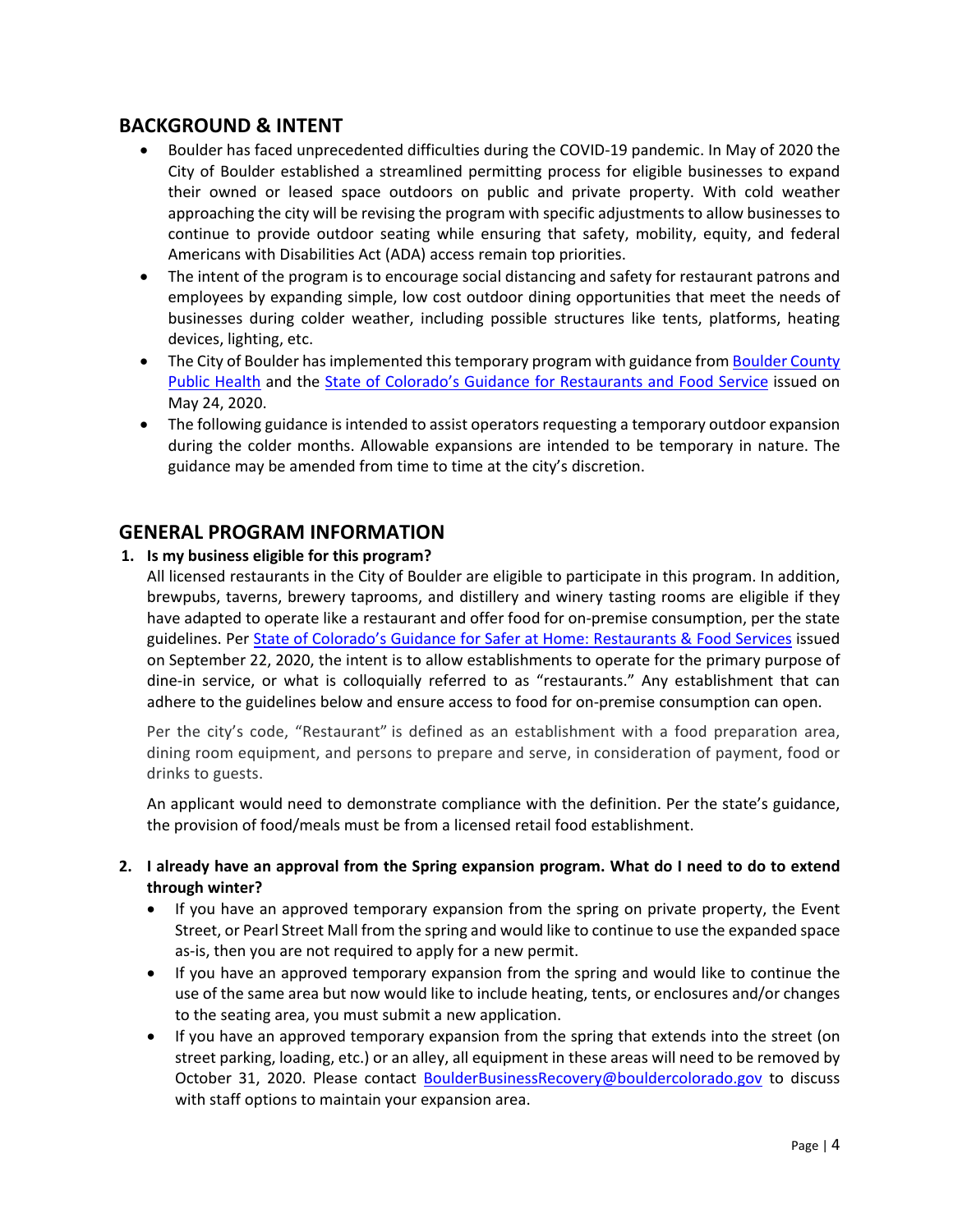• If you have a liquor license associated with you spring expansion, and the seating area does not change in size or location, then you do not need to reapply for your liquor license. *Any changes to the size or location of the proposed seating area require a resubmittal and \$150 fee for the updated liquor license.* 

#### <span id="page-4-0"></span>**3. Does this program apply to mobile food vehicles?**

No. However, licensed mobile food vehicles will now be allowed to temporarily operate in residentially zoned areas in addition to industrial districts until February 28, 2021 (or any pandemicrelated subsequent extension of that date) while following recommended guidelines for social distancing, sanitation, and hygiene practices without any additional approvals. A zoning map can be foun[d here.](https://bouldercolorado.gov/tax-license/mobile-food-vehicles) Information related to food truck licensing can be found here.

#### <span id="page-4-1"></span>**4. How do I apply? How much does the application cost? How long does it take?**

Applications will be accepted online at the **Boulder Business Recovery Program site**.

There are no city-applicable application fees, unless a Liquor Temporary Modification is required by the city's Licensing Authority, with a fee of \$150 (see section on liquor licensing at the bottom of this document).

Applications meeting the criteria will be approved-to-proceed with set up immediately following submittal. *Changes proposed to Mechanical and Electrical infrastructure will require a 3-business day review.*

A city inspector will visit your business after the date indicated in your application, during regular business hours to ensure compliance.

<span id="page-4-2"></span>**5. When will the City start accepting applications for a temporary outdoor expansion?** Applications will be accepted October 12, 2020. Proposals will be reviewed and considered upon submittal.

#### <span id="page-4-3"></span>**6. Are there zoning districts where this is restricted?**

There are no zoning district restrictions. All licensed restaurants, taverns, brewpubs, taprooms, tasting rooms, and retail may apply for a temporary outdoor expansion area. Refer to 'Is my business eligible for this program?' above for limitations on tavern, brewpub, taproom, and tasting room uses.

#### <span id="page-4-4"></span>**7. When does my approval expire? How long will the cold seasons' expansion program last?**

Businesses will be able to use the temporary outdoor space for the public through February 28, 2021 (unless subsequently extended by the city). The program may be extended depending on the COVID-19 pandemic and guidance from Boulder County Public Health and the State of Colorado. Businesses will have one week after the final permit expirations date to remove all outdoor seating elements.

#### <span id="page-4-5"></span>**8. Can this approval be revoked?**

The city can revoke these approvals at any time, particularly if there is an increase in COVID-19 cases directly attributed to any temporary outdoor seating locations or other public safety concerns arise as determined by the State, Boulder County Public Health, or the City of Boulder. Temporary improvements may also need to be removed in the event the city or other utility provider needs to maintain or repair utilities or other public infrastructure.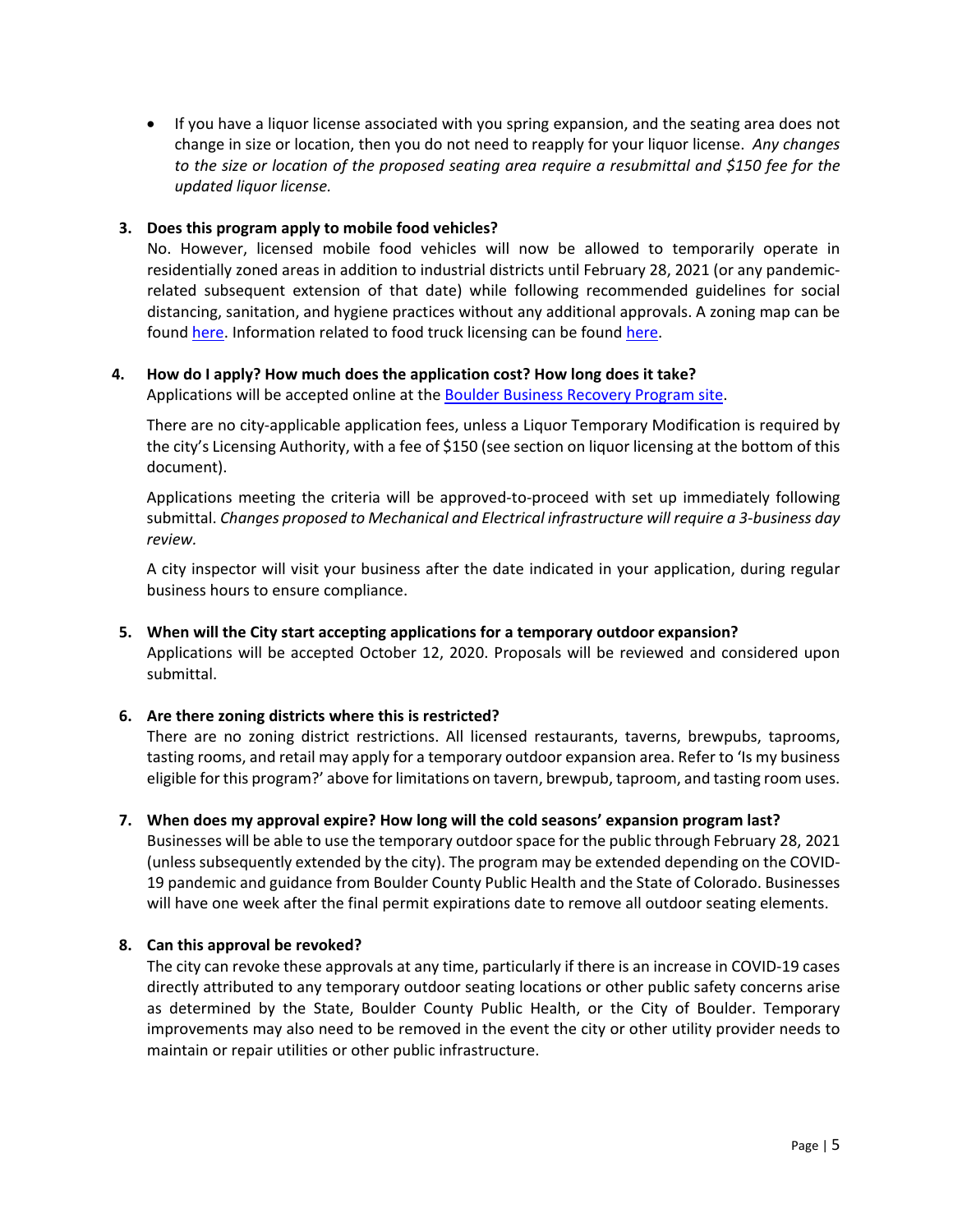#### <span id="page-5-0"></span>**9. How will enforcement be addressed?**

Concerns about how an expanded outdoor seating area is operating can be reported by calling 303-441-3333 or via [InquireBoulder.com.](https://user.govoutreach.com/boulder/faq.php?cmd=shell) The city's Code Enforcement inspectors, Right-of-Way inspectors, Boulder County Public Health inspectors, and the city's Liquor Licensing Authority will investigate complaints received about the location or operation of an outdoor area. If an inspector finds a violation of these guidelines, or any other applicable provision of Boulder's municipal codes, the business and property owner will be responsible for resolving the issue and paying any enforcement-related fines or penalties. Failure to comply with orders to correct a violation may result in loss of approval to use the expanded outdoor space. All other complaints concerning compliance with State or County Public Health Orders should continue to be reported to Boulder County Public Health.

## <span id="page-5-1"></span>**PUBLIC HEALTH**

<span id="page-5-2"></span>**10. What are the public health requirements (e.g., how many tables allowed, minimum spacing, number of occupants, face coverings while eating)?**

All operators must follow the guidelines for restaurants and food services and Boulder County Public Health orders and guidance.

#### <span id="page-5-3"></span>**11. Is risk of transmission lower for outdoor dining compared to indoor dining?**

Outbreak trends suggest the risk outdoors may be lower. However, based on guidance from the Colorado Department of Public Health & Environment (CDPHE) the risks associated with seating within temporary structures like tents can be considered akin to an indoor setting based on the presence of walls and available ventilation. Generally, increased ventilation in temporary structures reduces the concentration of any viruses that may be in the air. Refer to [guidance from the CDPHE](https://drive.google.com/file/d/1oNUhQx2CCwSsMrbSklOreAN1Yjp62sYd/view) regarding ventilation and COVID-19 risks. Expanding operations outdoors does not diminish the need for physical distancing, continued use of face coverings, and other sanitation practices.

#### <span id="page-5-4"></span>**12. Are pets allowed in outdoor seating areas?**

No. Pets are not permitted on the expanded outdoor premises per Boulder County Health; service animals in compliance with Americans with Disabilities Act are exceptions.

#### <span id="page-5-5"></span>**13. Is smoking allowed in outdoor seating areas?**

No person shall smoke outdoors at a restaurant or tavern where food or beverages are served or consumed. Patrons smoking or vaping must stand at least 25 feet away from the main entrance of the establishment. For business located in the Downtown Boulder Business Improvement District or Pearl Street Mall (or any temporary expansion thereof) smoking or vaping is prohibited regardless of the building entrance.

## <span id="page-5-6"></span>**PUBLIC RIGHT‐OF‐WAY (STREETS, SIDEWALKS & ALLEYS)**

#### <span id="page-5-7"></span>**14. What is public right-of-way?**

Public right-of-way means the entire area between property boundaries: which is owned by a government, dedicated to public use, or impressed with an easement for public use; which is primarily used for pedestrian or vehicular travel; and which is publicly maintained, in whole or in part, for such use; and includes, without limitation, the street, gutter, curb, shoulder, sidewalk, sidewalk area, parking or parking strip, and any public way.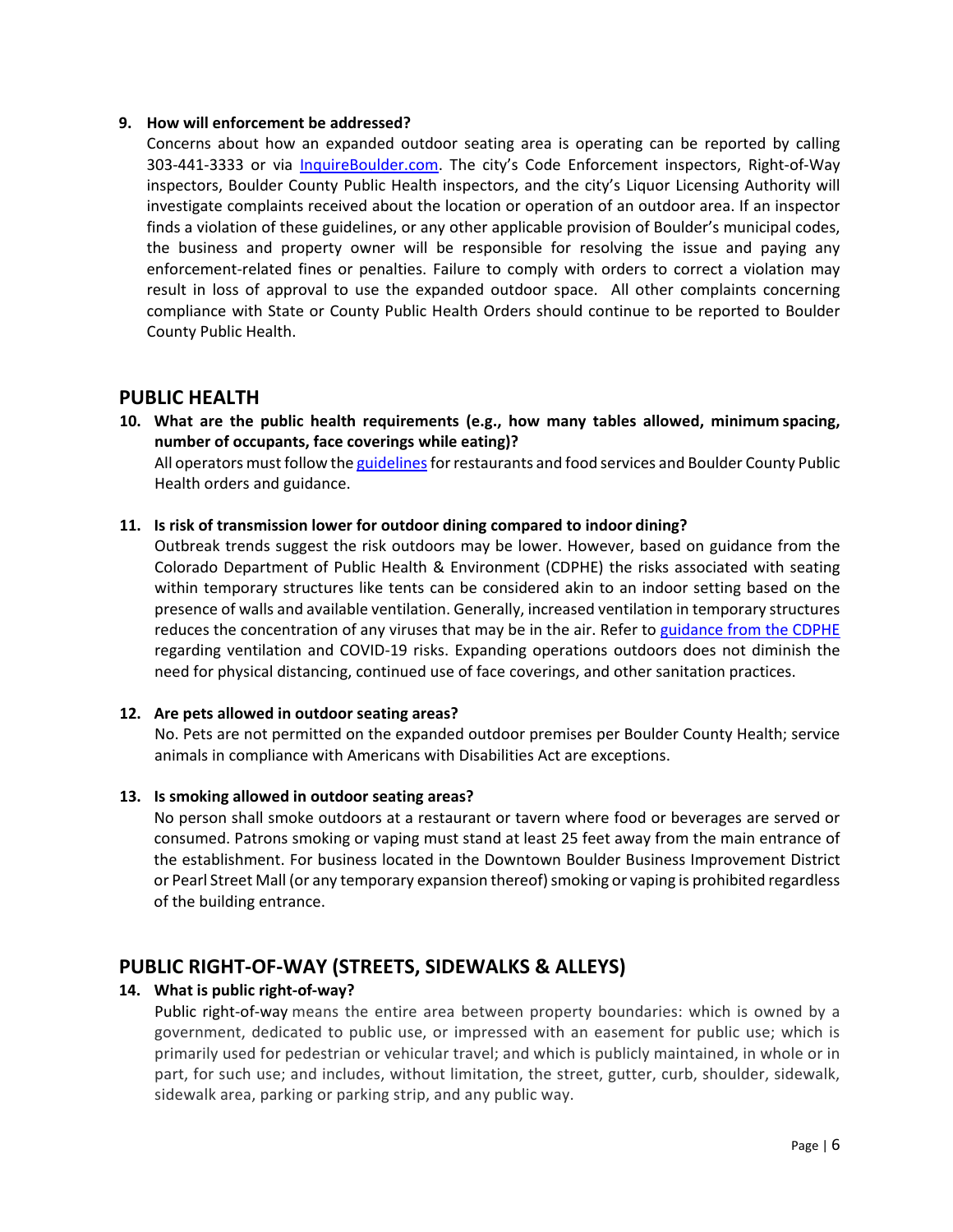#### <span id="page-6-0"></span>**15. What types of public right-of-way will restaurants be able to use?**

On open streets, an operator may utilize areas available between the business frontage and the back of the street curb, after a six-foot pedestrian clear zone is provided. For example, a restaurant that has a 25-foot street frontage, may use any areas available in the 25-foot frontage zone that coincides with their building frontage. This could include areas in front of the business in excess of the required six feet, within planting strips between street trees, areas between parking meters/signage.

Temporary expansions in on street parking, loading, or other areas directly adjacent to travel lanes present additional safety, maintenance, and operation concerns in the colder months. These expansions may be considered on a site-specific basis and will require review and discussion with city staff. Please contact [BoulderBusinessRecovery@bouldercolorado.gov](mailto:BoulderBusinessRecovery@bouldercolorado.gov) to request a meeting.

#### <span id="page-6-1"></span>**16. How should I set up my site for fire access if outdoor seating expansion extends into a closed roadway?**

Temporary barriers shall not obstruct emergency vehicle access. Adequate emergency access is a minimum 20-foot-wide unobstructed fire apparatus access road with an unobstructed vertical clearance of 15 feet (and meets all applicable standards as set forth in Chapter 10-8, "Fire Prevention Code," B.R.C. 1981). Emergency access lanes shall be kept free and clear of all obstructions.

#### <span id="page-6-2"></span>**17. Are there types of public right-of-way that are not available for restaurants to use during the colder months?**

Yes. Generally, businesses may not use streets, on-street parking spaces, or alleyways during the colder months unless approved as part of a larger city initiative or specifically approved by city staff. Accessible parking spaces and associated passenger aisles must remain unobstructed. Streets must remain open to vehicular traffic, cyclists, and maintenance vehicles including snowplows.

Temporary expansions in on-street parking, loading, or other areas directly adjacent to travel lanes present additional safety, maintenance, and operation concerns in the colder months. These expansions may be considered on a site-specific basis and will require review and discussion with city staff. Please contact [BoulderBusinessRecovery@bouldercolorado.gov](mailto:BoulderBusinessRecovery@bouldercolorado.gov) to request a meeting.

#### <span id="page-6-3"></span>**18. Do I need to be insured to expand into the public right-of-way?**

Yes. You will need to agree to hold general liability, workers compensation, and employer's liability coverage meeting city and state standards at time of application.

<span id="page-6-4"></span>**19. What if a neighboring business does not want to use available areas in front of their business for an outdoor seating area? Can my business utilize it?** 

Yes, with written permission from the property owner. A sample approval letter from a neighboring property owner is available [here.](https://www-static.bouldercolorado.gov/docs/Tools_Letter_from_Adjacent_Property_Owner_v1-1-202006161607.pdf)

## <span id="page-6-5"></span>**20. Do I need a right-of-way permit or revocable lease to use the public right-of-way for outdoor seating?**

No, not for temporary outdoor expansion seating.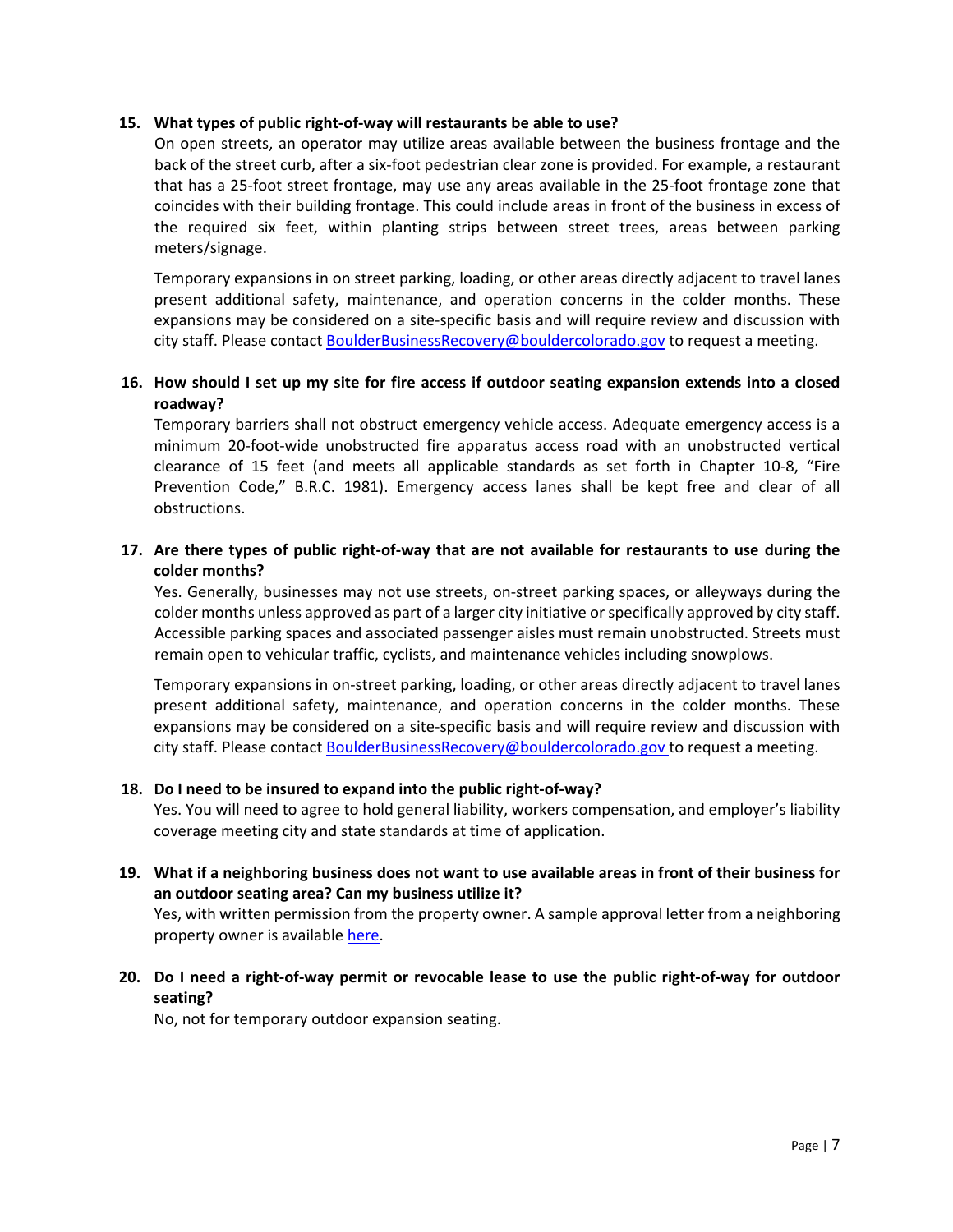<span id="page-7-0"></span>**21. What if a city project or private development project has already pulled a right of way permit for a particular area or location?**

Work that the city has previously reviewed and/or approved would take priority over a newly received request for additional outdoor seating. Both may be accommodated, depending on the actual proposal and timing of the closures (e.g., construction by day, dining in the evenings). Restaurants maybe required to remove or modify their use of the ROW to allow access for maintenance and operations of existing utilities.

## <span id="page-7-1"></span>**USE OF PARKING LOTS & PRIVATE PROPERTY**

<span id="page-7-2"></span>**22. Can I use a private parking lot or a portion of a private parking lot, on the same property, for this program?**

Yes, the city's minimum parking requirements have been suspended to support this program. Privately-owned parking areas adjacent to your business may be used for patio seating. A letter from the property owner is required to authorize use of parking areas. A sample approval letter from a landowner/landlord is availabl[e here.](https://www-static.bouldercolorado.gov/docs/Tools_Letter_from_Landowner_v1-1-202006161607.pdf) Vehicle circulation routes, points of vehicle ingress and egress and emergency access lanes. If accessible parking spaces are impacted, they must be replaced in an appropriate location, at a 1:1 ratio. Other requirements found under 'What type of outdoor seating elements are allowed?' below also apply.

<span id="page-7-3"></span>**23. I don't have a parking lot to use. Can I use an adjacent parking lot on a separate property?**

Yes, with written permission from the property owner. A sample approval letter from a neighboring property owner is available [here.](https://www-static.bouldercolorado.gov/docs/Tools_Letter_from_Adjacent_Property_Owner_v1-1-202006161607.pdf) Refer to 'Can I use a parking lot or a portion of a parking lot, on the same property, for this program?' above for additional guidelines.

- <span id="page-7-4"></span>**24. Are there other areas on private property that can be used for temporary outdoor seating?** Yes, hardscaped areas or areas of turf on private property can be used for temporary outdoor seating. In order to preserve established landscaping, planted areas should not be used.
- <span id="page-7-5"></span>**25. Do I need to provide additional parking for the new expanded outdoor area of my business?** No, all parking minimums have been suspended for temporary patio seating expansions. However, a letter from the property owner is required authorizing the use of parking areas by a single tenant. A sample approval letter from a landowner/landlord is available [here.](https://www-static.bouldercolorado.gov/docs/Tools_Letter_from_Landowner_v1-1-202006161607.pdf)
- <span id="page-7-6"></span>**26. Can I use parking spaces on private property exclusively for temporary pick-up and delivery parking?**

Yes, however, a letter from the property owner is required to authorize use of parking areas. A sample approval letter from a landowner/landlord is available [here.](https://www-static.bouldercolorado.gov/docs/Tools_Letter_from_Landowner_v1-1-202006161607.pdf)

## <span id="page-7-7"></span>**OUTDOOR SEATING AREA DESIGN & OPERATIONS**

*(for public & private property)*

<span id="page-7-8"></span>**27. What are the allowed hours of operation for the temporary outdoor expansion?** Subject to adjustments required by the State of Colorado, Boulder County or the City of Boulder, temporary outdoor patios are required to close by 10 p.m. Sunday through Thursday and by 11 p.m. Friday, Saturday, and federal holidays. *Note: These hours apply to the new, temporary outdoor patio*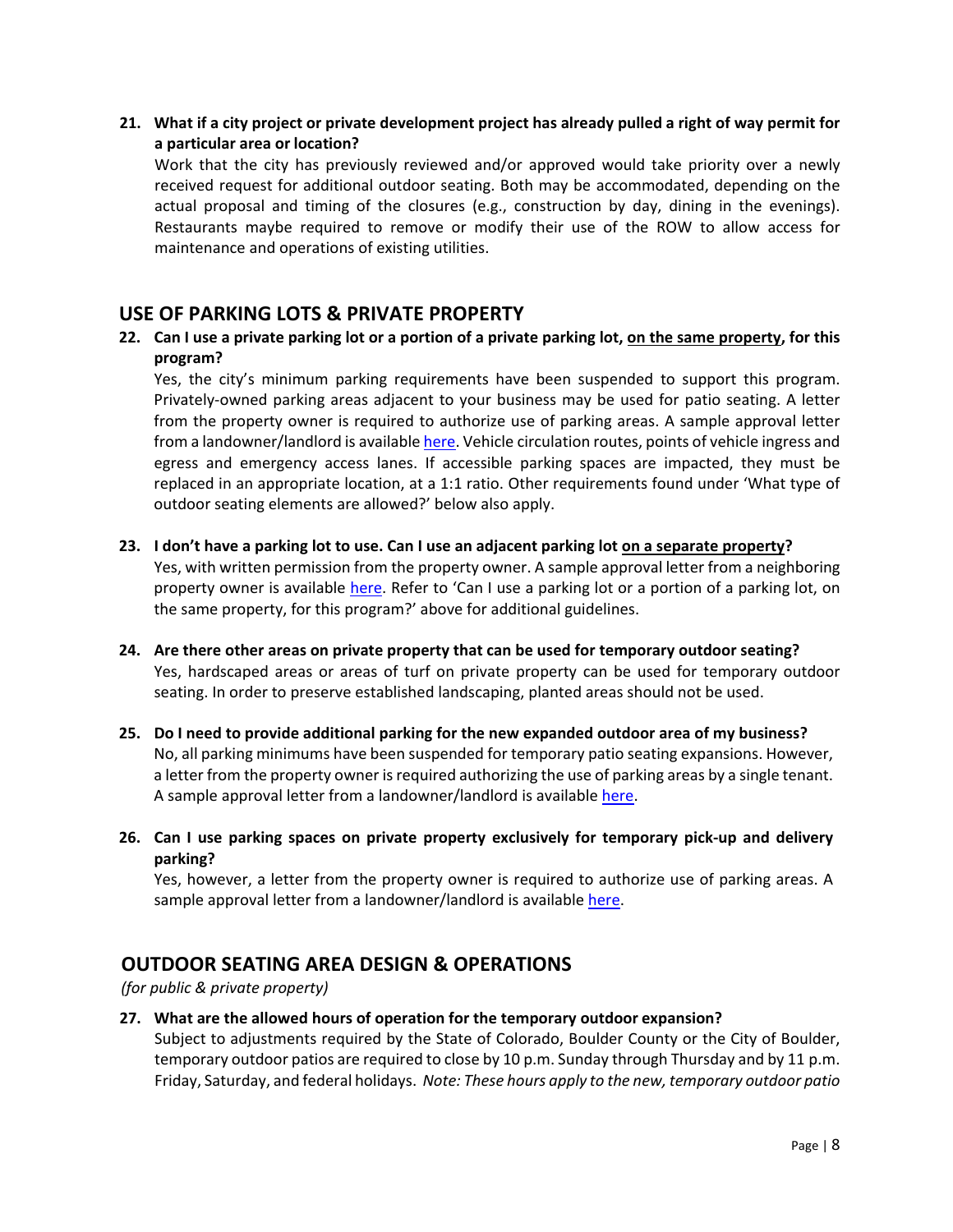*space only. Existing permanent patios that have been approved may follow the previously permitted hours.*

#### <span id="page-8-0"></span>**28. Are temporary outdoor expansion set ups allowed to remain in place overnight?**

Yes, expansion areas may be left in place outside of business hours. All furnishing must be capable of being easily removed or brought in each night but may be locked and/or secured outdoors to prevent movement or theft.

Applicants should be aware that Boulder is prone to extreme year-round wind events with gusts that can exceed over 80 miles per hour. Temporary lightweight items like umbrellas, small planters and other ornamental elements should be removed nightly. Lightweight temporary tables and chairs should also be brought in nightly unless they can be stacked and secured with steel cables or other suitable means. More substantial seating elements like picnic tables may remain overnight.

Temporary enclosures may remain in place but must be properly anchored with ballasts or stakes to withstand local wind loads.

Temporary barriers may remain in place overnight if they are ballasted with sandbags or other means. Please note the use of stakes in the city right-of-way is not allowed. Heavy planters and other substantial temporary barriers may also remain outside overnight.

The city reserves the right to require removal and/or remove items in the right-of-way at any time for any reason.

#### <span id="page-8-1"></span>**29. The outdoor seating area is in the floodplain. What are the restrictions?**

If your temporary outdoor area is in the Conveyance or High Hazard Zone, please contact the floodplain administrator in Planning and Development Services for more information. Additional limitations to what can be placed in these zones may apply and a floodplain development permit application may be required. Winter outdoor expansions are allowed within the 100-year and 500 year floodplains that are outside of the Conveyance or High Hazard flood zones, per the city managers orders. To determine if you are in a floodplain see:

[https://bouldercolorado.gov/flood/floodplain-maps.](https://bouldercolorado.gov/flood/floodplain-maps)

#### <span id="page-8-2"></span>**30. Can I provide a platform or decking for seating areas?**

Yes, they are allowed on private property only, no decks or platforms in the public right of way. Ramps may be required to meet ADA requirements for access to deck and platform areas. See additional information on ADA requirements below.

All decks and platforms must be anchored to prevent movement from wind load. Underground utilities must be located prior to installing decks and platforms. Any such structures may not obstruct easements or underground utilities and must be located at least 18 inches from closest underground utility lines.

The height of deck or platform may not exceed  $7\frac{3}{4}$  inches in height, or one step. Plans to install a deck or platform require submittal of a framing plan and are subject to a review process that may take an estimated three business days to review depending on staff availability.

#### <span id="page-8-3"></span>**31. What types of outdoor seating elements are allowed?**

Restaurant operations and temporary outdoor seating must be consistent with the **State of** [Colorado's Guidance for Safer at Home: Restaurants & Food Services](https://covid19.colorado.gov/safer-at-home/restaurants-food-services) issued on September 22, 2020 (table spacing, max number of patrons per table, cleaning protocols, etc.).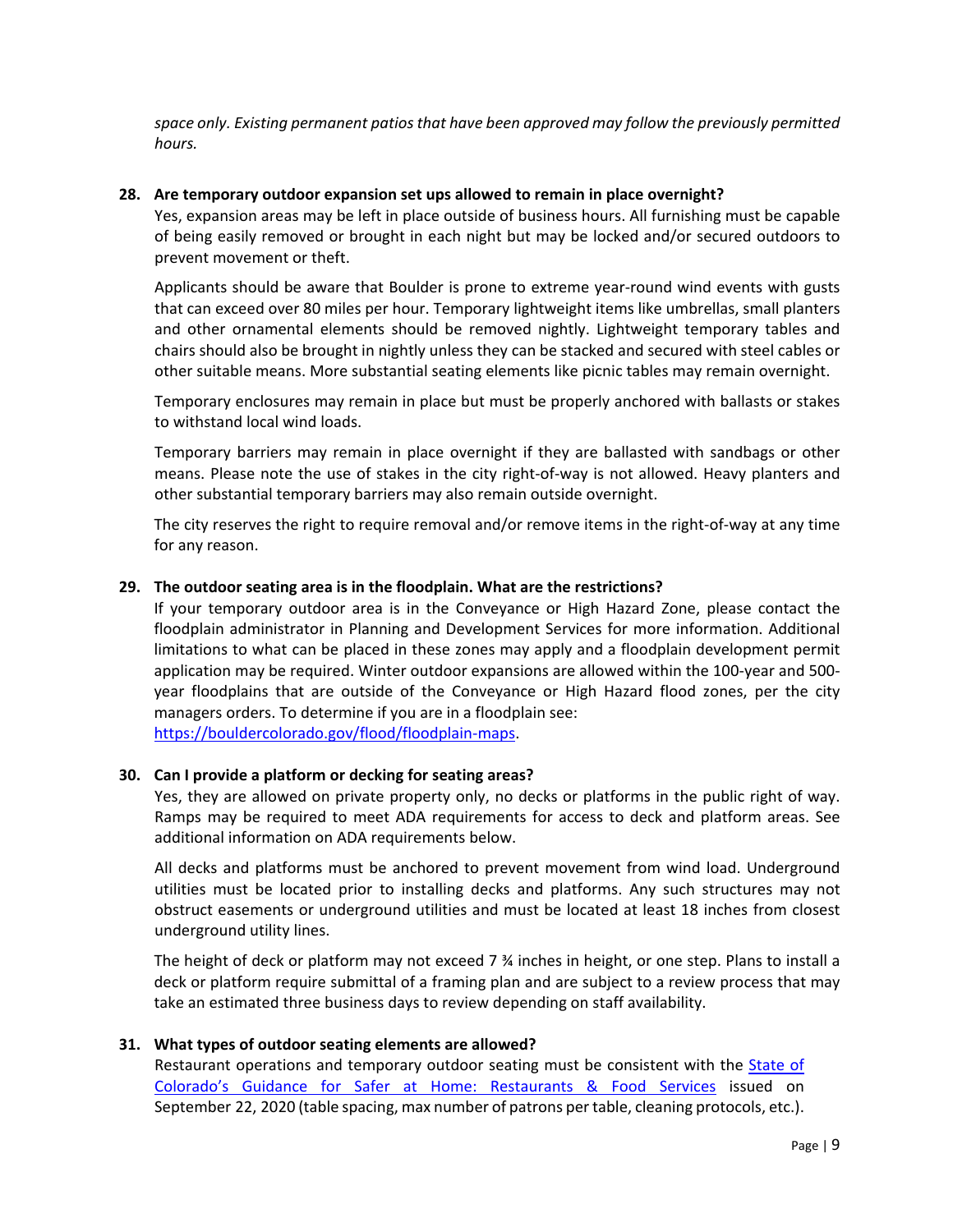The following are permitted in temporary outdoor seating areas:

- Removable tables, benches and chairs.
- Umbrellas.
- Temporary enclosures (tents, canopies, yurts, domes, etc.) at grade.
- Moveable planters.
- Platforms or temporary decking on private property.
- Temporary barriers and methods of containment of all kinds (pallets, temporary fencing and railings, planters on wheels, etc.). Businesses with liquor licenses must demonstrate they can control their premise in accordance with state statue and rules. Event fencing, railings, or planters of at least 3 feet in height are required to create containment of the alcohol licensed premises however, all outdoor seating areas are encouraged to use some form of barrier to any adjacent street traffic.
- Rugs and or artificial turf.
- Ornamental lighting (additional information below).
- No chalk or paint may be used on sidewalks, streets or parking areas as they violate the city's stormwater discharge permit however, tape may be used.
- Murals and art on barriers and containment devices (chalk cannot be used for murals).

#### Examples:

#### **Temporary Expansion on Private Property**



*Source: "covid solution" by Eric Ray*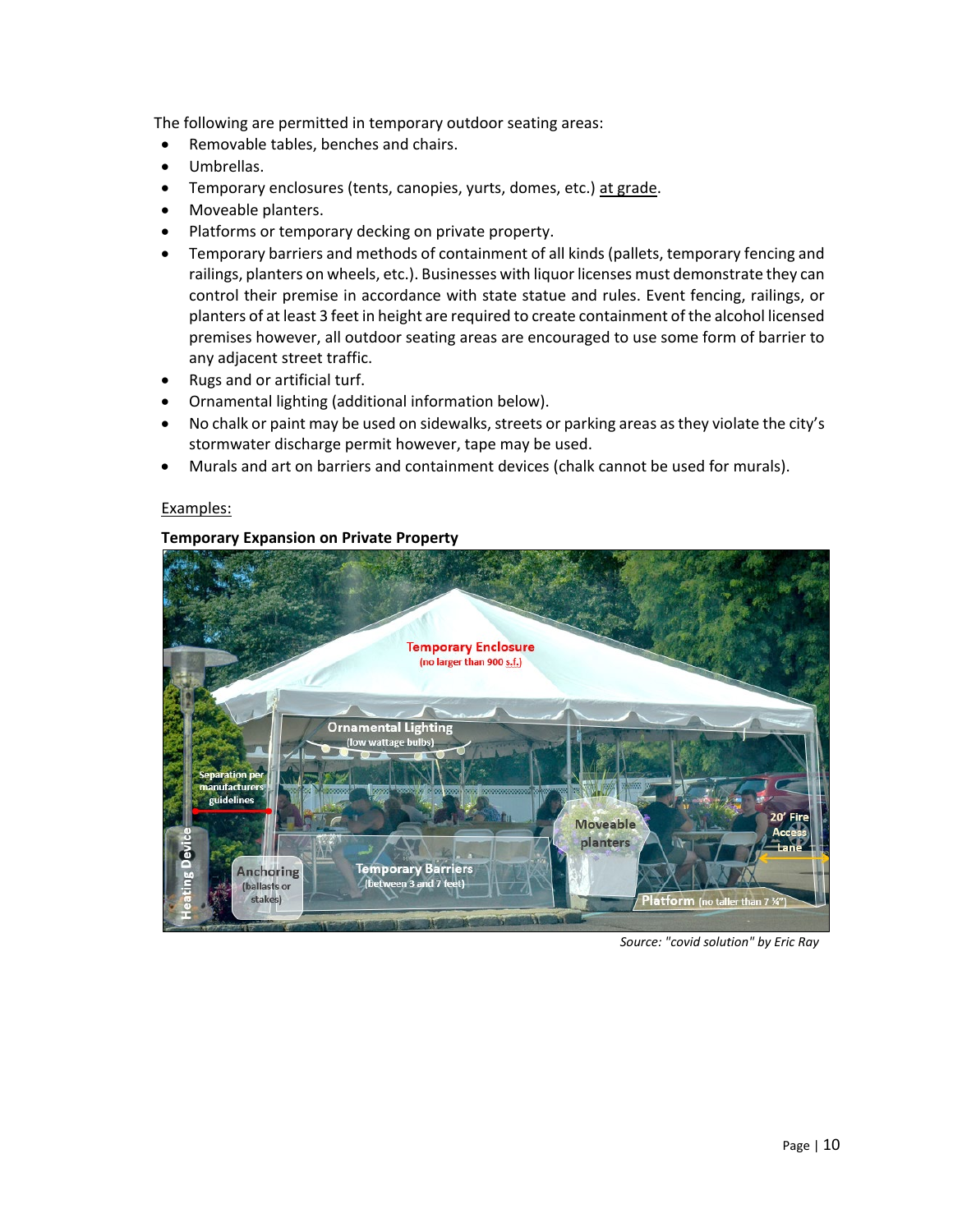**Temporary Expansion in Public Right-of-Way**



*Source: Seattle Department of Transportation*

#### <span id="page-10-0"></span>**32. Is additional commercial signage allowed?**

No additional temporary signage will be permitted. The city's code defines sign as *"any object or device or part thereof situated outdoors or in an exterior window which is used to advertise, identify, display, direct, or attract attention to an object, person, institution organization, business, product, service, event, or location by any means, including, without limitation, words, letters, figures, design*  symbols, colors, sculpture, motion, illumination, or projected images". Murals and art are encouraged.

#### <span id="page-10-1"></span>**33. Is amplified music or live entertainment permitted?**

Live and/or amplified music and entertainment is subject to existing land use approvals, city noise ordinance requirements, and other city emergency orders.

#### <span id="page-10-2"></span>**34. Are fences allowed in temporary outdoor seating areas?**

Fences and other temporary barriers not exceeding 7 feet in height are allowed but must be properly secured to prevent the barrier from becoming a wind-blown projectile or overturning. Ballasts should be used for any barrier in the city right-of-way (no stakes). Ballasts should be weighted according to the manufacturer's installation instructions. Ballasts should be located close to the base of the barrier. Ensure that stakes and guy lines on private property do not pose a tripping hazard and that ballasts do not have any sharp edges that could cause injury.

#### <span id="page-10-3"></span>**35. Can these patios be used for standing areas, outdoor yard games, movies, live entertainment, etc.?**

No, outdoor seating areas established or expanded under this program can only be used for sitdown dining. They cannot be used for standing or waiting areas, as these would promote gathering/congregating. They cannot be used for yard games or other similar activities that would encourage people to congregate or share equipment. You should continue to monitor guidance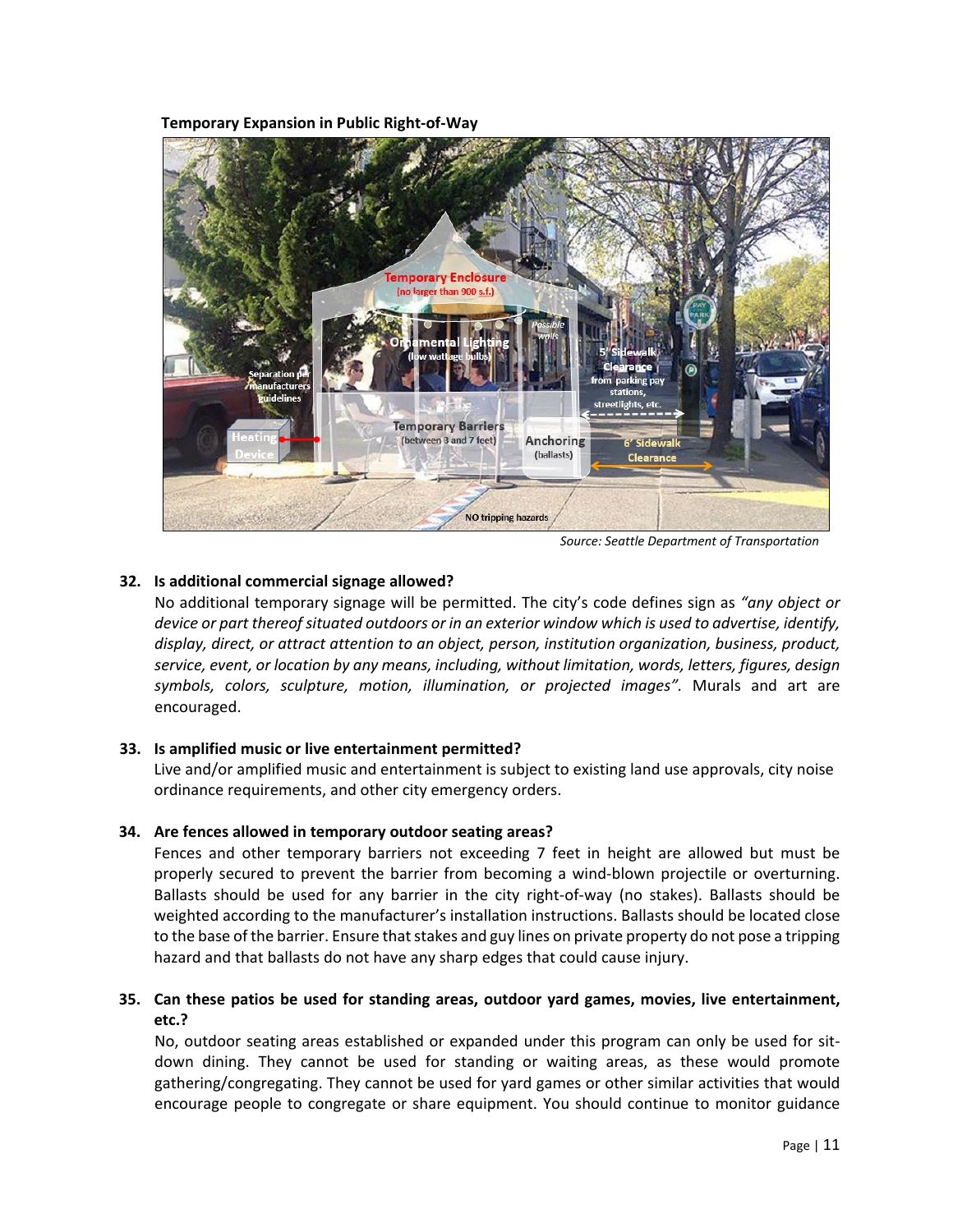from the State of Colorado Department of Public Health and Environment and Boulder County Public Health on when and how to allow these activities.

#### <span id="page-11-0"></span>**36. What clearances need to be maintained around outdoor patio seating areas?**

- "Cafe style seating" may be used on public sidewalks. However, a clear minimum 6-foot wide pedestrian path is required.
- Existing parking kiosks, bike racks, etc. may encroach into the 6-foot wide pedestrian path by up to one foot over a distance of not more than 5 feet, and where such encroachments are separated by a minimum of 20 feet along the pedestrian path. At a minimum, 5 feet of clearance must always be maintained.



*Source: Quinn Kampschroer* 

- Tables, temporary enclosures, canopies, domes, chairs, barriers, carpet, and artificial turf may not obstruct access to manholes, valve boxes, drain pans along the curb, fire hydrants, building fire department connections, or storm water inlets.
- If you are operating on a street that is closed or the Pearl Street pedestrian mall, you must always provide 20 feet of clear passage for emergency access.
- In areas where the street is closed, the space between the existing establishment and the temporary seating area may have pedestrian traffic, but no vehicle traffic is allowed for the safety of service staff and patrons.
- <span id="page-11-1"></span>**37. I have an approved use review for my restaurant. Do I need to apply to modify this approval?** No. Since expansions are intended to be temporary in nature and meet public health orders no review or application is necessary to modify existing site and/or use reviews. Existing approved outdoor patios will be required to meet the conditions of the previous approval(s). The expanded areas will need to meet the standards described in this document for temporary seating areas.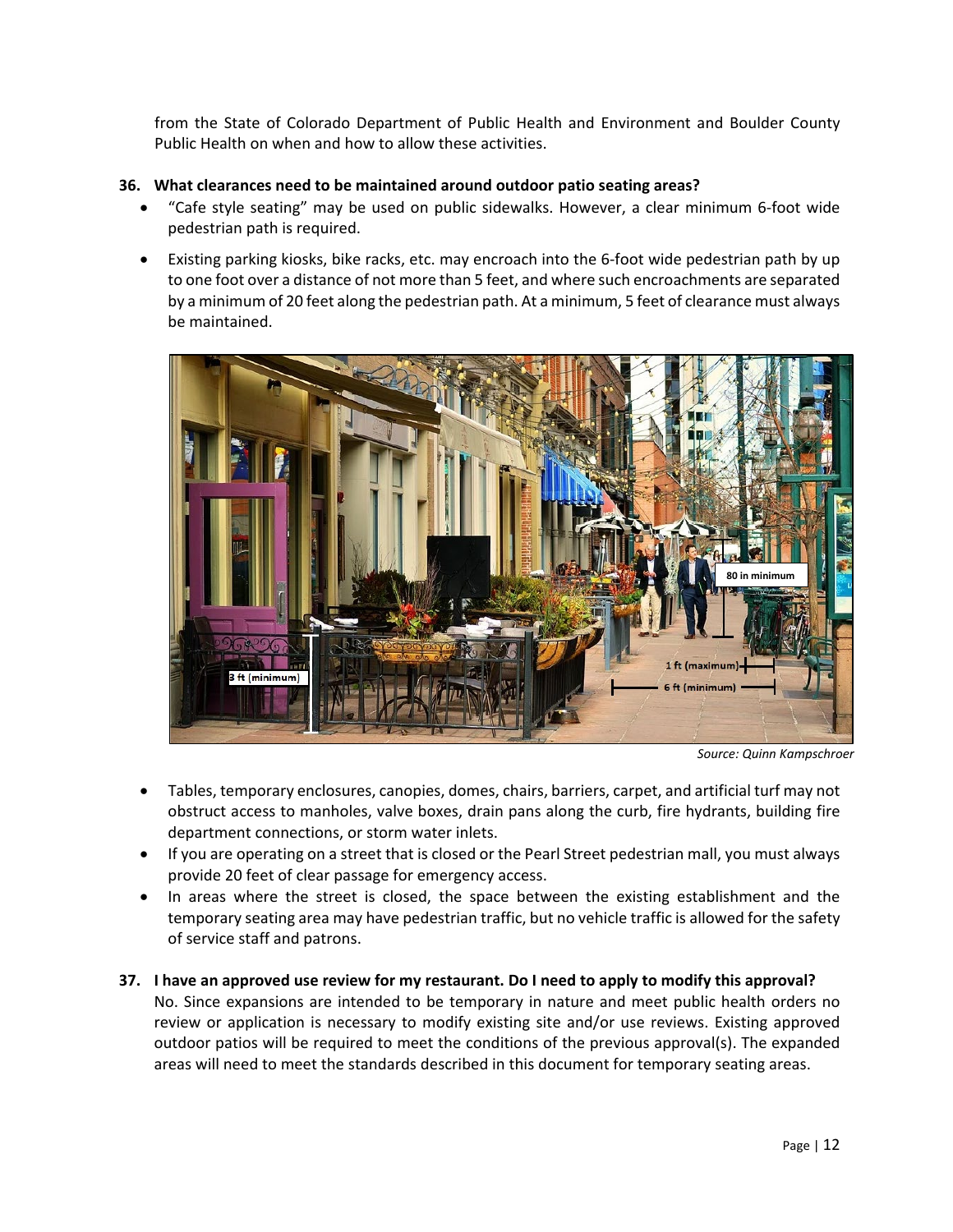#### <span id="page-12-0"></span>**38. Does the ADA require outdoor seating to be wheelchair accessible?**

Yes, local and federal accessibility codes generally require accessible restaurant seating. However, 75 percent of the seating proposed is required to be accessible to wheelchair use, including ramps to elevated surfaces. Ensuring ADA accessibility in any temporary outdoor expansion area will be the sole responsibility of the business owner.

<span id="page-12-1"></span>**39. I have an existing outdoor seating area adjacent to a building. Can I enclose this area? Can I put walls on a covered patio?**

Yes, if all egress paths/components and ADA accessibility/components are not affected. A threefoot separation must be maintained between tents, enclosures, existing buildings and doorways.

- <span id="page-12-2"></span>**40. What electrical elements can I have? Can I use the city's outlets in the public right of way?** The following elements are permitted:
	- Ornamental lighting.
	- Solar / battery powered lighting.
	- Extension cords or protective coverings (yellow jackets) that meet the following:
		- o Extension cords that run over head must be at least 10 feet in height above pedestrian paths and 15 feet above fire lanes.
		- o Extension cords on are not allowed to be run on the ground across vehicle travel lanes and pedestrian paths.
		- o Listed heavy duty usage, three-pronged and a minimum of 12 gauge in good condition.
		- o Must be GFCI protected and protected from weather.
		- $\circ$  Extension cords are directly plugged into the outlet and are limited to one cord per outlet. Multiple cords may not be chained together.
	- Operators may not utilize the public outlets in the public right of way.
	- Heating device load demands must not be exceeded for electrical circuits. All equipment must be used according to UL listings and manufacturer's instructions. Circuits must be GFCI protected.
	- A licensed electrical contractor will be required to be listed as part of application for anything other than a listed cord and plug connected circuit/device (AKA plug and go). A separate electrical inspection will be required.

#### <span id="page-12-3"></span>**41. What are the limitations on the use of generators?**

Generators must be installed and used according to the manufacturer's installation and use instructions.

#### <span id="page-12-4"></span>**42. What are the limitations on the use of outdoor lighting?**

Ornamental lighting with low wattage bulbs is permitted. No fixture may be greater than 50 lumens. Per the city's sign code, lighting may not flash, move, rotate, scintillate, blink, flicker, vary in intensity, vary in color, or use intermittent electrical pulsations. Holiday lighting displays are exempted from these limitations from Nov. 15 to Jan. 30.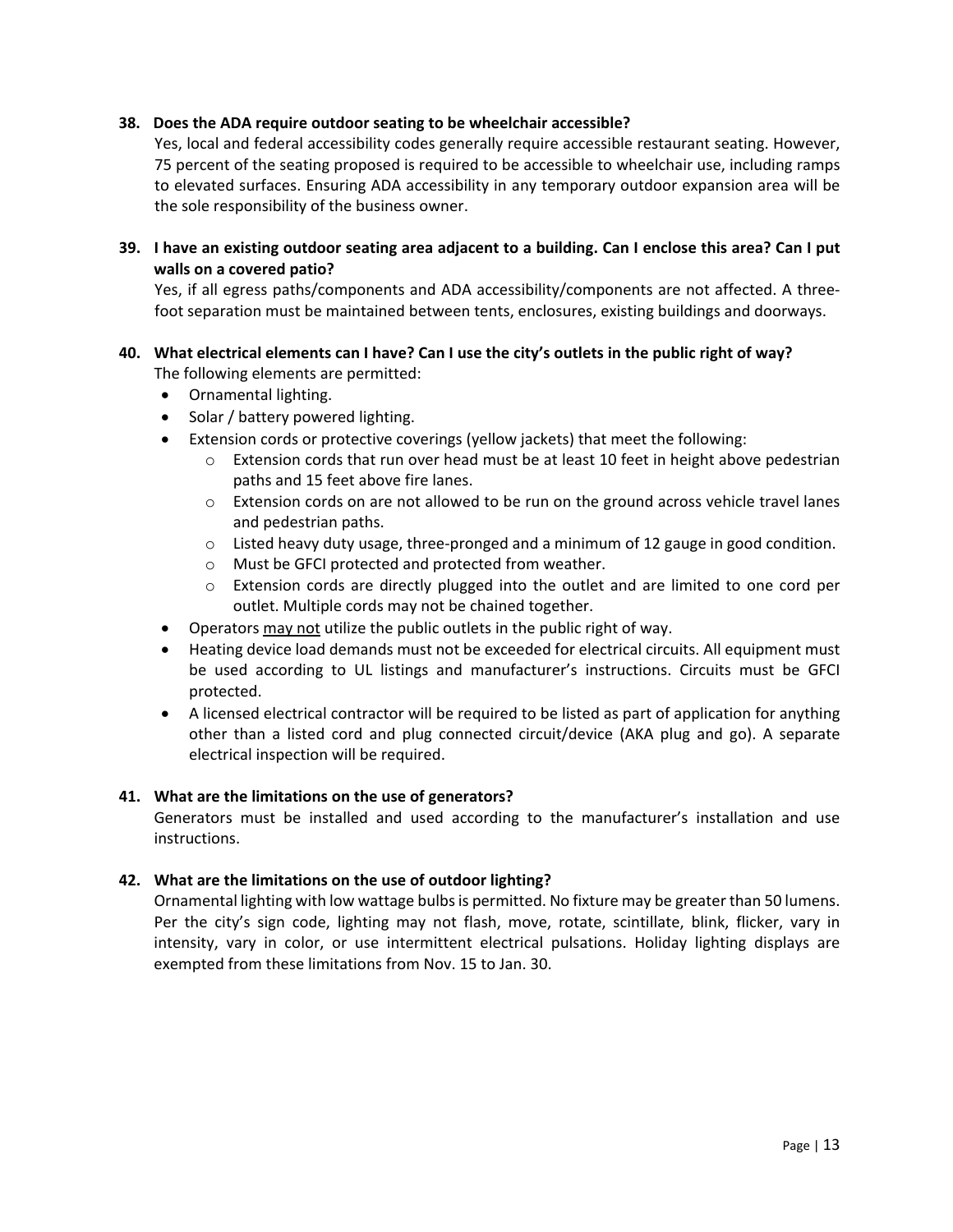## <span id="page-13-0"></span>**TEMPORARY ENCLOSURES: TENTS, CANOPIES, YURTS, DOMES**

#### <span id="page-13-1"></span>**43. Are tents, canopies, yurts, domes, or other similar structures allowed in temporary outdoor seating areas?**

Temporary structures to provide shelter from the elements are allowed at grade but must be properly secured to prevent the tent from becoming a wind-blown projectile. Tents or canopies are not allowed on rooftops. Ballasts should be used for any tents or canopies in the city right-of-way (no stakes). Ballasts should be weighted according to the tent manufacturer's installation instructions. Ballasts should be close to the legs of the tent and attached to the eaves of the canopy. Ensure that stakes and guy lines on private property do not pose a tripping hazard and that ballasts do not have any sharp edges that could cause injury. Grills, cooking equipment and fuel burning heaters of any kind are not allowed inside temporary enclosures.

#### <span id="page-13-2"></span>**44. How large can the temporary enclosure be? What is the maximum occupancy of a tent?**

Temporary enclosures not exceeding 900 square feet are eligible for immediate issuance. Temporary enclosures exceeding 900 square feet will require additional review. Temporary enclosures may operate at 50% capacity, not to exceed 49 people, whichever is fewer, per room, so long as each table is at least six feet apart. Multiple tents may be installed with a three-foot unobstructed path around each separate enclosure. Occupancy limits for temporary enclosures must meet all public health orders on occupancy for outdoor and indoor seating based on the design of the enclosure. Refer to local guidelines and Colorado State.

#### <span id="page-13-3"></span>**45. Can the temporary enclosure be enclosed or have walls?**

Refer to state guidance on "indoor seating" in the State of Colorado Department of Public Health and Environment's guidance on [Temporary Outdoor Structures for Restaurants and Events.](https://drive.google.com/file/d/1_Z0KtLhe5tBRgV835NP4qTijpQCNpOMv/view?usp=sharing) The design of the tent will determine the seating capacity.

#### <span id="page-13-4"></span>**46. What do I need to do to anchor the temporary enclosure?**

Temporary enclosures must be weighted, anchored or secured to the ground, but cannot be anchored with stakes in the public right of way (i.e. on streets or sidewalks). Tents should be anchored according to manufacturer's instructions for ballasts or stakes and capable of withstanding local wind loads.

#### <span id="page-13-5"></span>**47. How can heat be supplied to tents and enclosures?**

The following heating devices are permitted, subject to specific operational regulations:

- 1. Electrical Heaters
	- Load demands must not be exceeded for electrical circuits. Example: Only one 16-amp heater could be plugged into a dedicated 20-amp circuit.
	- All equipment must be used according to UL listings and manufacturer's instructions.
	- Circuits must be GFCI protected
	- Heating equipment should be unplugged or disconnected for overnight storage.
	- Other than cord and plug connected appliances used in accordance with listing, electrical heating devices/appliances must be installed by a licensed electrical contractor.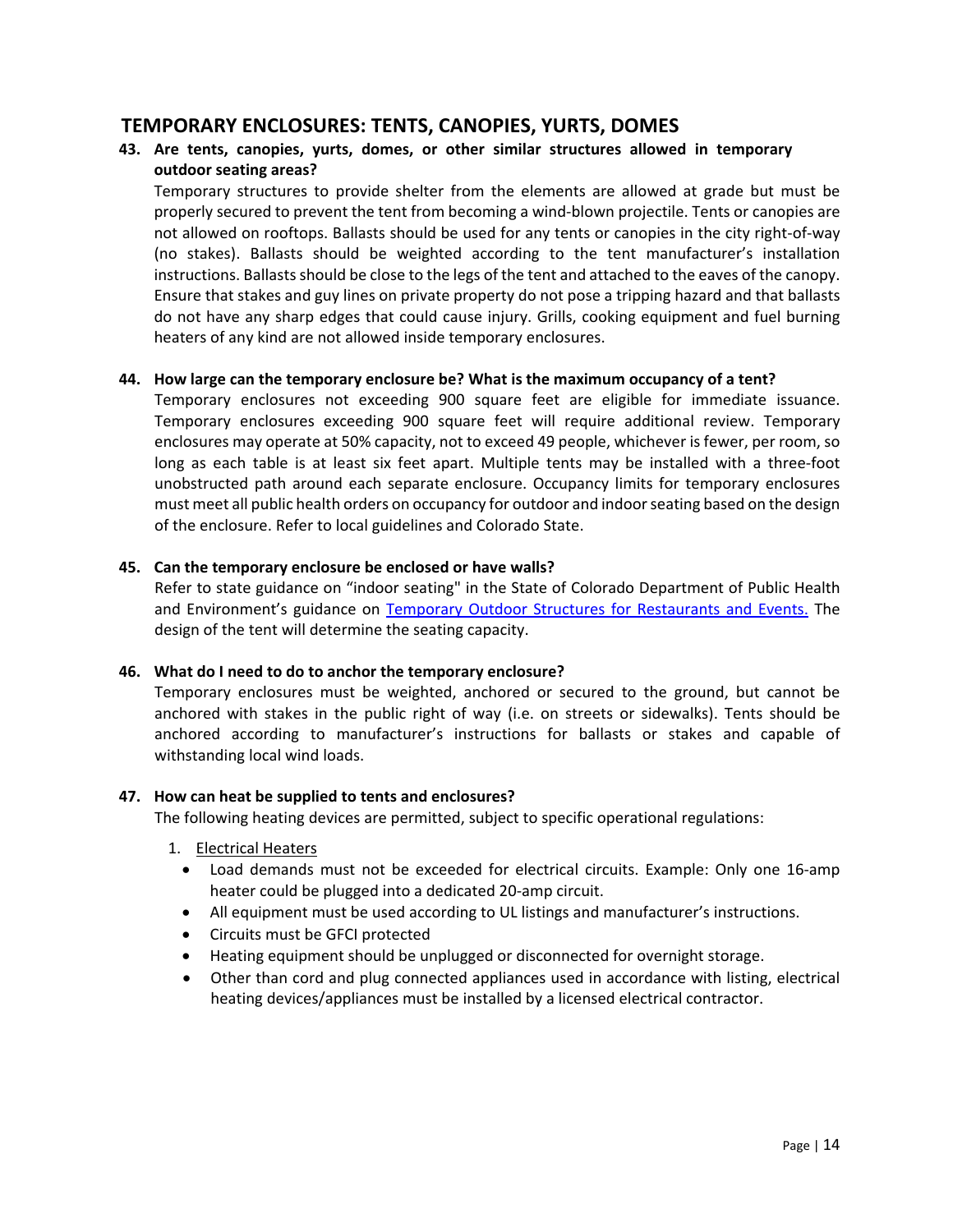- 2. Gas Heaters
	- Not allowed inside the tent or similar enclosure. All propane heaters must sit outside the tent in open and uncovered areas. Heat must be supplied by duct connection through the tent wall.
	- Must be used according to manufacturer's installation and use instructions.
	- Carbon Monoxide alarms must be provided inside the tent/temporary enclosure. Battery powered is acceptable.

#### *Solid fuel heaters or burning devices (e.g. wood, pellets) and open flames (e.g. fire pits, candles) are NOT allowed under any circumstances.*

The establishment must maintain clearance between heaters and all other objects, including tent sides. Required minimum clearance distance depends on the heating device manufacturer's guidelines and/or installation guide.

#### <span id="page-14-0"></span>**48. What are the considerations regarding storage of propane tanks?**

Spare propane tanks must be stored outside, on grade, and in a suitable enclosure or otherwise protected against tampering. Protection means tanks are nested and tethered to the wall, ideally in cage enclosures. Tanks may not be located on rooftops.

#### <span id="page-14-1"></span>**49. What do I need to submit to demonstrate fire resistance?**

All tents must have a fire-resistant certification or flame certification showing material is fire-rated or noncombustible. A label shall be permanently affixed to the structure identifying the flameretardant properties of the material. Tents or membrane structures and their appurtenances, which include sidewalls, drops, tarpaulins, and combustible decorative materials shall be composed of fame-resistant material or shall be treated with a flame-retardant material in an approved manner.

#### <span id="page-14-2"></span>**50. How close can a temporary enclosure be to a parking area?**

Temporary enclosures like tents must be located at least 20 feet from parked vehicles. Supporting ropes and guy wires are considered as part of the tent or membrane structure when determining distance.

#### <span id="page-14-3"></span>**51. Can I apply for more than one temporary enclosure with one application?**

Yes. All proposed enclosures must be applied for via a single application.

#### <span id="page-14-4"></span>**52. What are the considerations for snow load?**

During hours of operation, temporary enclosures must be cleared of accumulated snow in excess of one inch, and all ventilation openings must always remain clear and fully operable.

#### <span id="page-14-5"></span>**53. What wind loading should my temporary enclosure be able to withstand?**

For any temporary enclosures that will remain in place for the duration of the program, a demonstration of compliance with City of Boulder's adopted Wind Speeds will be required at application. Per the Colorado Front Range Wind Table, the ultimate design wind speed shall be 165 mph for areas west of Broadway Street and 150 mph for areas east of Broadway Street.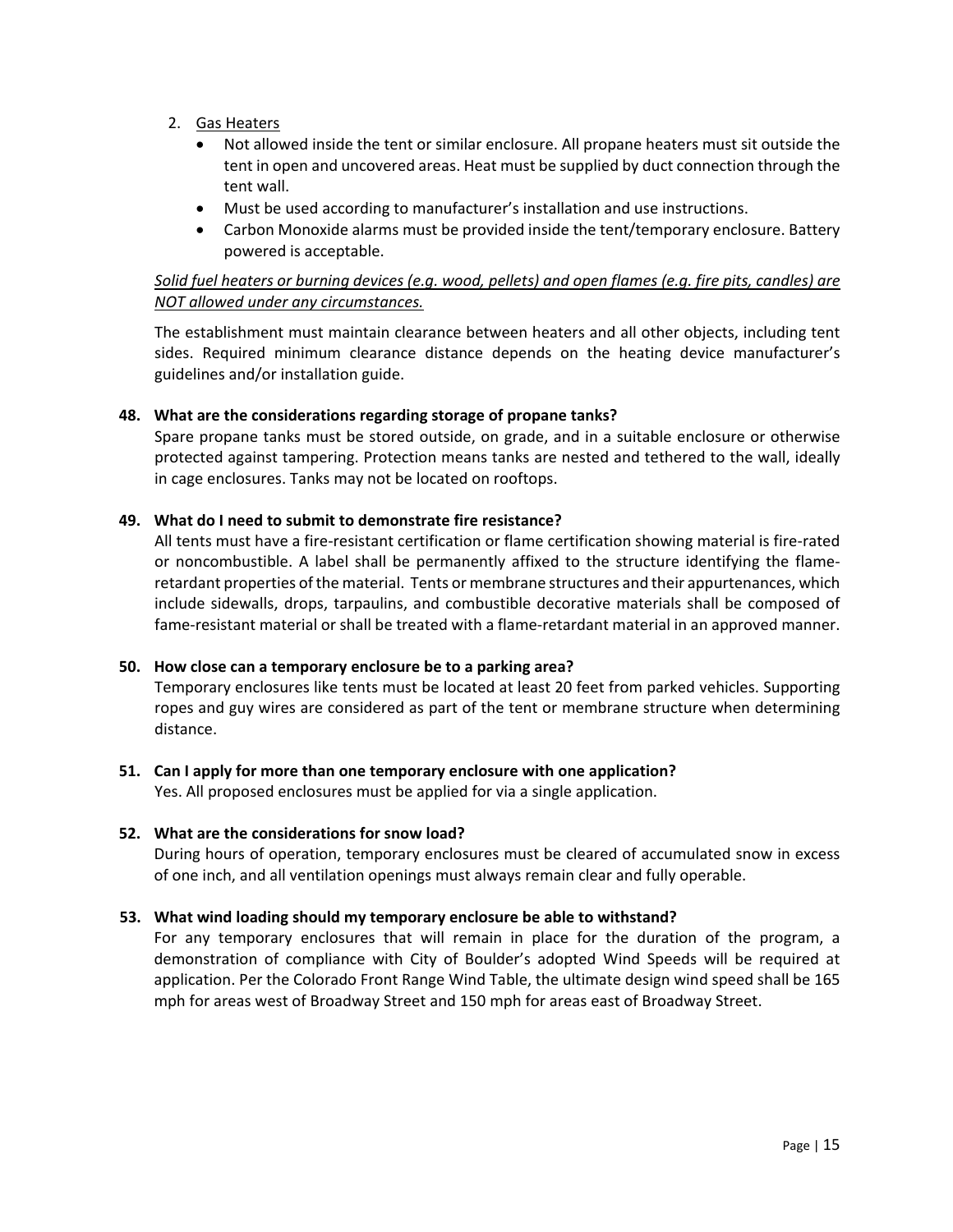## <span id="page-15-0"></span>**BUILDING PERMITS**

## <span id="page-15-1"></span>**54. The temporary expansion program for cold weather seasons is being permitted through Temporary Event Permits. When is an additional full Building Permit required?** A building permit is required for any permanent modifications to the building require a building

permit and for use changes proposed to extend beyond the timeframe captured by the BBRE program.

#### <span id="page-15-2"></span>**55. What is the review process for building permits associated with this program?**

Any work requiring a full building permit would undergo the standard review process. It is acceptable to apply for some temporary changes through the BBRE application while the building review is being processed.

#### <span id="page-15-3"></span>**56. What if I need to make changes to my mechanical or electrical systems?**

Single trades permits can be issued within 3 business days and can be applied for through the temporary expansion application.

## <span id="page-15-4"></span>**BUSINESS/LIQUOR LICENSING AND PUBLIC NOTICE POSTINGS**

#### <span id="page-15-5"></span>**57. Do I need state approval?**

Current liquor license holders, who did not participate in the spring expansion, and are in good standing with your state-issued liquor license, will need to file an application for a [Temporary](https://www-static.bouldercolorado.gov/docs/Online_Liquor_Temporary_Modification_Application_Payments_Packet-1-202005221659.pdf)  [Modification](https://www-static.bouldercolorado.gov/docs/Online_Liquor_Temporary_Modification_Application_Payments_Packet-1-202005221659.pdf) with the city's Licensing Authority.

o The city's Licensing Authority will submit applications to the state for expedited and concurrent review. The fee for filing a temporary modification is \$150 payable to the State of Colorado online.

Restaurants without an existing liquor license (your establishment does not currently serve alcohol) will need to apply for a new liquor license. More information can be found [here.](https://bouldercolorado.gov/tax-license/liquor-licensing)

If you currently have an approved temporary liquor license premise modification from the spring expansion, then you are **not** required to reapply unless you are modifying the location of the service area or adjusting the square footage.

 $\circ$  Adding a tent or other type of temporary enclosure over your existing approved service area for example would not require a new application.

#### <span id="page-15-6"></span>**58. Is there a posting requirement?**

The state has temporarily allowed for a modified posting requirement from ten days to three days. Once a complete application for a Temporary Modification is received, the city's Licensing Authority will email the applicant a public notice. Applicants must print and post the notice on their front door so that it is visible to the general public from the outside of the location. This modification posting is to notify the neighborhood of the change of the liquor license and provide an opportunity to provide feedback which may necessitate changes to the submitted plans.

## <span id="page-15-7"></span>**59. What is necessary to maintain a liquor license in the temporary outdoor seating area?**

The following items are necessary:

• Temporary barriers of all kinds and/or moveable planters are allowed and may be used to establish containment around the entire perimeter for liquor licensed premises. All barriers